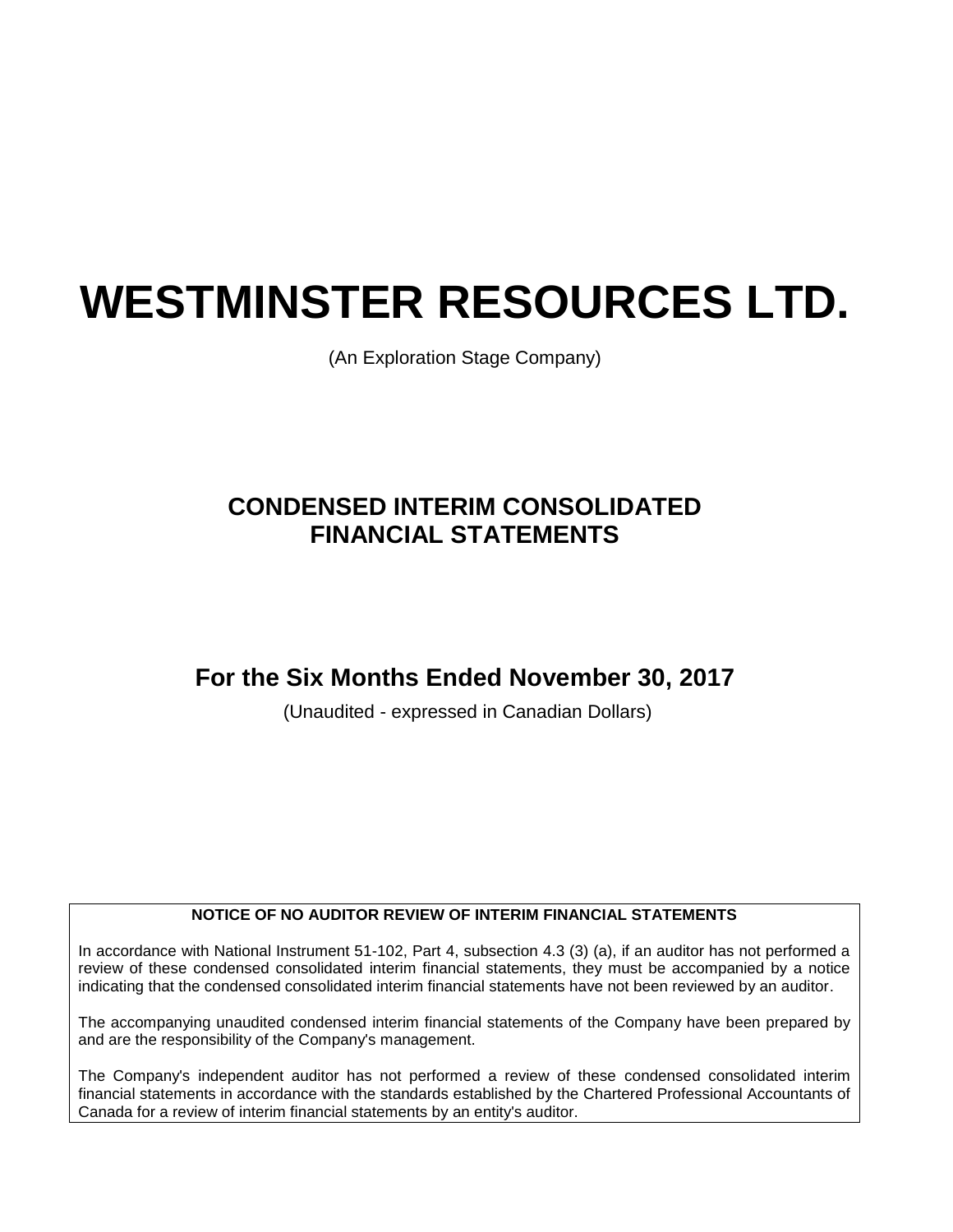## **Condensed Interim Consolidated Statements of Financial Position**

(Expressed in Canadian Dollars – Unaudited)

| As at:                                      | <b>Notes</b> | <b>November 30, 2017</b> | May 31, 2017    |
|---------------------------------------------|--------------|--------------------------|-----------------|
| <b>ASSETS</b>                               |              |                          |                 |
| <b>Current</b>                              |              |                          |                 |
| Cash                                        |              | \$<br>1,022,857          | \$<br>11,410    |
| Amounts receivable                          | 5            | 156,652                  | 28,571          |
| Prepaid expenses                            |              | 41,291                   | 21,436          |
|                                             |              | 1,220,800                | 61,417          |
| <b>Non-current</b>                          |              |                          |                 |
| Deposits                                    |              | 46,893                   | 44,866          |
| Equipment and leaseholds                    |              | 24,732                   | 26,334          |
| Exploration and evaluation assets           | 3            | 2,399,651                | 2,399,651       |
|                                             |              | \$<br>3,692,076          | \$<br>2,532,268 |
| <b>LIABILITIES AND SHAREHOLDERS' EQUITY</b> |              |                          |                 |
| <b>Current liabilities</b>                  |              |                          |                 |
| Accounts payable and accrued liabilities    | 5            | \$<br>46,901             | \$<br>120,450   |
| <b>Shareholders; equity</b>                 |              |                          |                 |
| Share capital                               | 4            | 19,874,436               | 17,920,372      |
| Subscription funds received                 | 4            | (57,000)                 | (24,000)        |
| <b>Reserves</b>                             | 4            | 2,275,138                | 1,911,454       |
| Deficit                                     |              | (18,447,399)             | (17, 396, 008)  |
|                                             |              | 3,645,175                | 2,411,818       |
|                                             |              | \$<br>3,692,076          | \$<br>2,532,268 |
|                                             |              |                          |                 |

*Going Concern – Note 1 Commitments – Note 6*

Approved on behalf of the Board of Directors:

Signed "**Glen Indra**", Director Signed "**Glen MacDonald"**, Director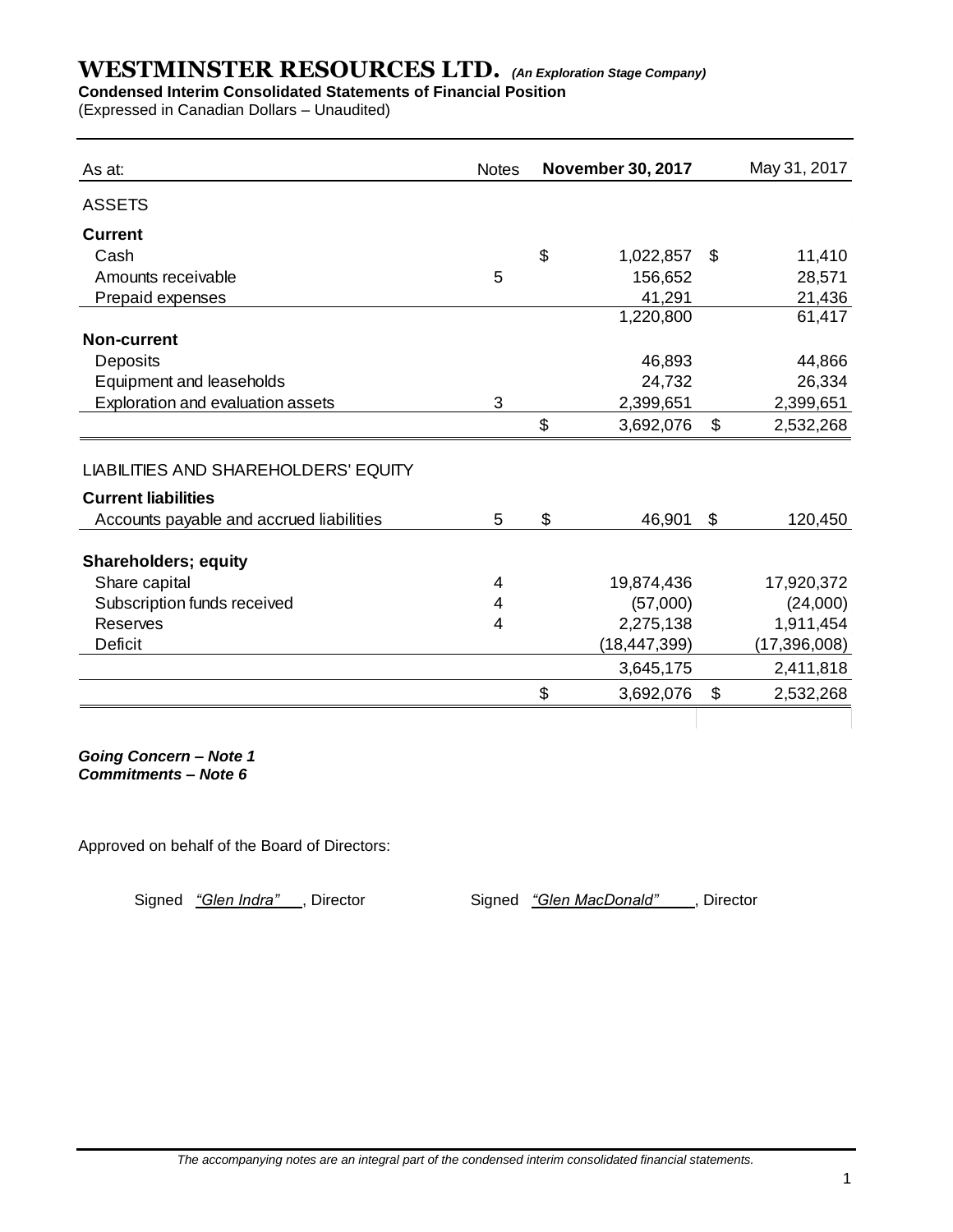#### **Condensed Interim Consolidated Statements of Loss and Comprehensive Loss**

(Expressed in Canadian Dollars – Unaudited)

|                                                                   |              | Three months ended |                   | <b>Six Months Ended</b> |                                     |  |  |  |  |
|-------------------------------------------------------------------|--------------|--------------------|-------------------|-------------------------|-------------------------------------|--|--|--|--|
|                                                                   | <b>Notes</b> | November 30, 2017  | November 30, 2016 |                         | November 30, 2017 November 30, 2016 |  |  |  |  |
| <b>Expenses</b>                                                   |              |                    |                   |                         |                                     |  |  |  |  |
| Consulting fees                                                   | 5            | 161,280            | 31,500            | 530,630<br>\$           | \$<br>50,000                        |  |  |  |  |
| Share based payments                                              | 4            |                    | 10,000            | 320,813                 | 10,000                              |  |  |  |  |
| Management fees                                                   |              | 48.300             | 39.000            | 48.300                  | 69,000                              |  |  |  |  |
| Office                                                            |              | 26,796             | (15, 473)         | 59,829                  | 3,130                               |  |  |  |  |
| Accounting, audit, and legal                                      |              | 28,670             | 58,804            | 38,555                  | 72,993                              |  |  |  |  |
| Regulatory and filing fees                                        |              | (3,399)            | 7,991             | 1,423                   | 10,750                              |  |  |  |  |
| Interest and finance cost                                         |              |                    |                   |                         |                                     |  |  |  |  |
| Travel and entertainment                                          |              | 5,218              | 4,158             | 8,966                   | 9,649                               |  |  |  |  |
| Bank charges and interest                                         |              | 138                | 85                | 488                     | 235                                 |  |  |  |  |
| Conferences and investor relations                                |              | 4.773              | 25,301            | 40.917                  | 68,484                              |  |  |  |  |
| Amortization                                                      |              | 1,602              | 3,293             | 1,602                   | 6,644                               |  |  |  |  |
|                                                                   |              | (273, 378)         | (164, 659)        | (1,051,523)             | (300, 885)                          |  |  |  |  |
| Other income (expenses)                                           |              |                    |                   |                         |                                     |  |  |  |  |
| Foreign exchange loss                                             |              |                    | (144, 914)        |                         | (58, 158)                           |  |  |  |  |
| Interest income                                                   |              |                    | (100)             | 134                     | (100)                               |  |  |  |  |
| Net loss and comprehensive loss                                   |              | (273, 378)         | $(19, 645)$ \$    | $(1,051,389)$ \$        | (242, 627)                          |  |  |  |  |
| Net loss per share - basic and diluted<br><b>Weighted average</b> |              | (0.01)             | (0.00)            | $(0.05)$ \$             | (0.01)                              |  |  |  |  |
| shares outstanding - basic and<br>diluted                         |              | 25,027,560         | 4,380,604         | 21,708,036              | 4,193,499                           |  |  |  |  |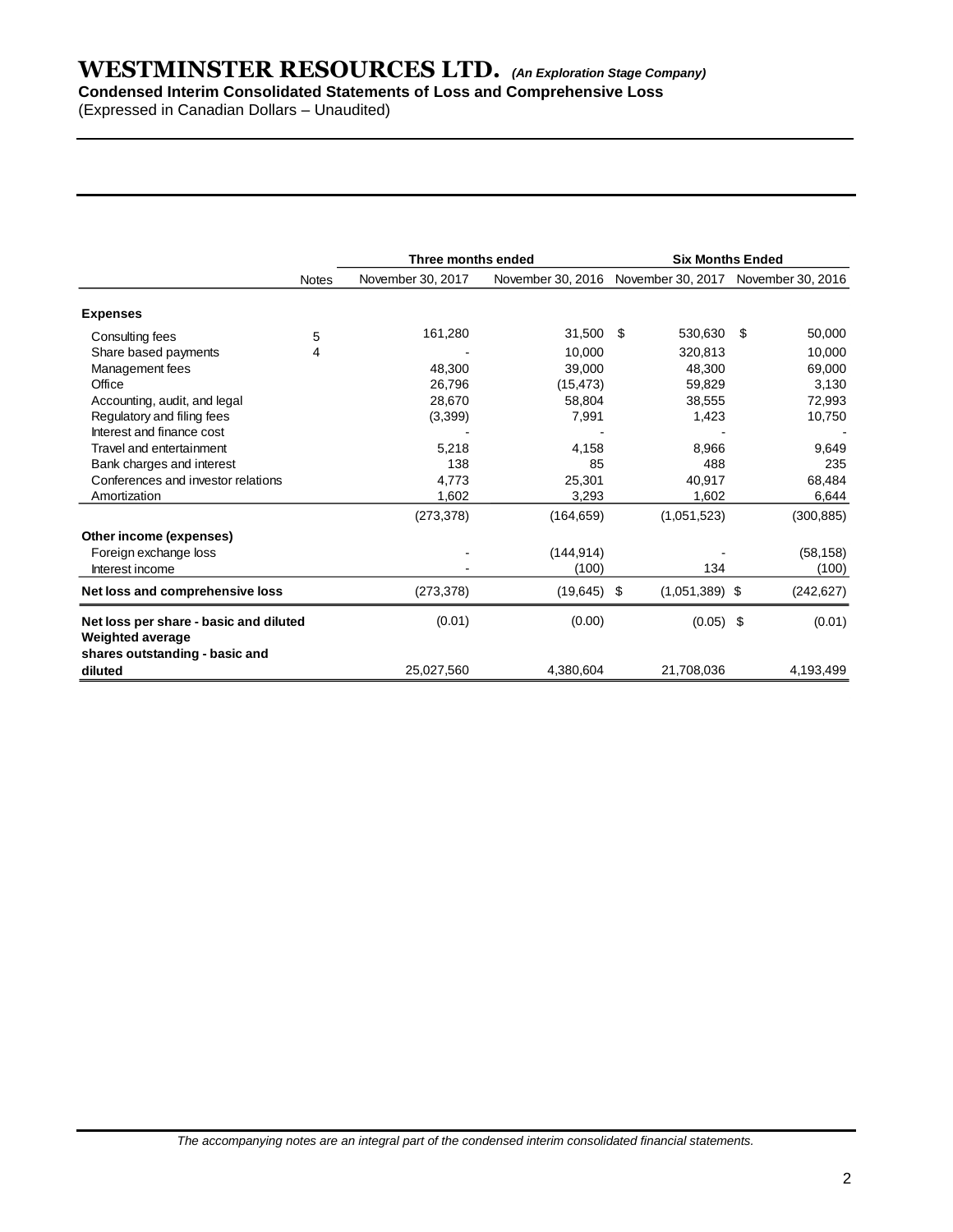#### **Condensed Interim Consolidated Statements of Changes in Shareholders' Equity**

(Expressed in Canadian Dollars – Unaudited)

|                                                                                                                                                                                              |              | Share capital                             |     |                                            |             |      |                                     |                            |      |                                                         |
|----------------------------------------------------------------------------------------------------------------------------------------------------------------------------------------------|--------------|-------------------------------------------|-----|--------------------------------------------|-------------|------|-------------------------------------|----------------------------|------|---------------------------------------------------------|
|                                                                                                                                                                                              | <b>Notes</b> | Number of<br>shares                       |     | Amount                                     | Reserves    |      | Subscription<br>funds<br>receivable | Accumulated<br>Deficit     |      | Total<br>shareholder's<br>equity                        |
| Balance, May 31, 2016<br>Shares issued for acquisition of exploration assets<br>Shares issued for stock options exercised<br>Shares issued for warrants exercised<br>Net loss for the period |              | 3,995,329<br>50,000<br>205,000<br>178,500 | \$  | 16,412,005<br>35,000<br>102,500<br>178,500 | \$1,911,454 | S    | -\$<br>$\blacksquare$               | (17,050,996)<br>(242, 627) | - \$ | 1,272,463<br>35,000<br>102,500<br>178,500<br>(242, 627) |
| Balance, November 30, 2016                                                                                                                                                                   |              | 4,428,829                                 | \$. | 16,728,005                                 | \$1,911,454 | - 77 | - \$<br>$\overline{\phantom{a}}$    | (17, 293, 623)             | - \$ | 1,345,836                                               |
| Balance, May 31, 2017                                                                                                                                                                        |              | 13,605,495                                | \$  | 17,920,372                                 | \$1,911,454 | \$   | (24,000)<br>- \$                    | (17, 396, 008)             | \$.  | 2,411,818                                               |
| Shares issued for cash, net of share issuance costs<br>Subscriptions received                                                                                                                | 4            | 11,365,000<br>350,000                     |     | 1,873,564<br>80,500                        | 42,871      |      | (57,000)<br>24,000                  | $\overline{\phantom{a}}$   |      | 1,859,435<br>104,500                                    |
| Share-based payments                                                                                                                                                                         | 4            |                                           |     |                                            | 320,813     |      |                                     |                            |      | 320,813                                                 |
| Net loss for the period                                                                                                                                                                      |              |                                           |     |                                            |             |      |                                     | (1,051,391)                |      | (1,051,391)                                             |
| Balance, November 30, 2017                                                                                                                                                                   |              | 25,320,495                                | \$  | 19,874,436                                 | \$2,275,138 |      | (57,000)<br>- 96                    | (18,447,399)               |      | 3,645,175                                               |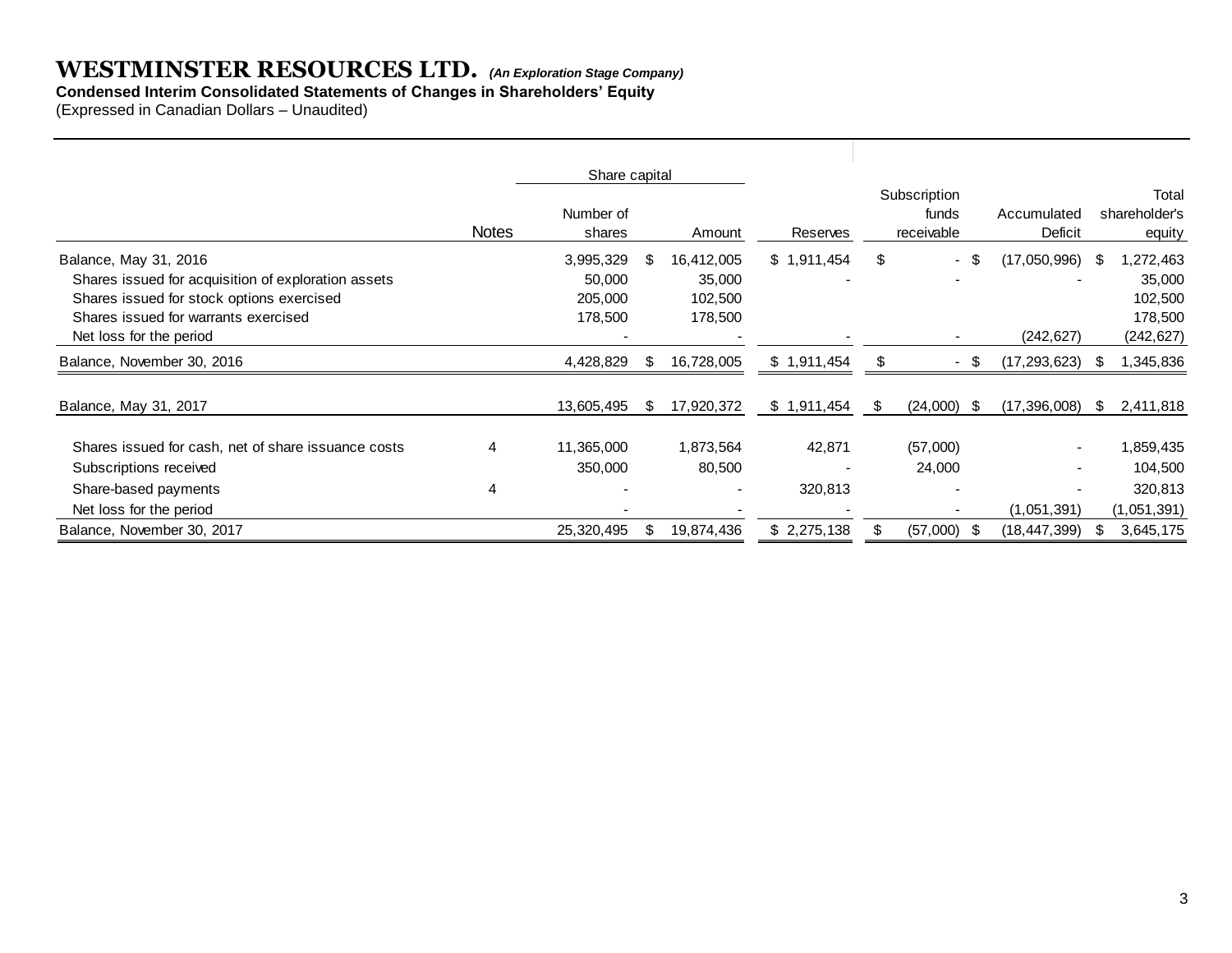**Notes to the Condensed Interim Consolidated Financial Statements**

For the six months ended November 30, 2017 (Expressed in Canadian Dollars – Unaudited)

| The accompanying notes are an integral part of the condensed interim consolidated financial statements |              |                         |    |                   |  |  |  |  |  |
|--------------------------------------------------------------------------------------------------------|--------------|-------------------------|----|-------------------|--|--|--|--|--|
|                                                                                                        |              | <b>Six Months Ended</b> |    |                   |  |  |  |  |  |
|                                                                                                        | <b>Notes</b> | November 30, 2017       |    | November 30, 2016 |  |  |  |  |  |
| Cash used in operations:                                                                               |              |                         |    |                   |  |  |  |  |  |
| Net loss                                                                                               |              | \$<br>(1,051,389)       | \$ | 242,627           |  |  |  |  |  |
| Items not involving cash:                                                                              |              |                         |    |                   |  |  |  |  |  |
| Amortization                                                                                           |              | 1,602                   |    | 6,644             |  |  |  |  |  |
| Share-based payments                                                                                   | 4            | 320,813                 |    |                   |  |  |  |  |  |
| Working capital adjustments:                                                                           |              |                         |    |                   |  |  |  |  |  |
| Amounts receivable                                                                                     |              | (128,083)               |    | (695)             |  |  |  |  |  |
| Prepaid expenses and deposits                                                                          |              | (21, 882)               |    | 3,276             |  |  |  |  |  |
| Accounts payable and accrued liabilities                                                               |              | (73, 549)               |    | (24, 811)         |  |  |  |  |  |
| Net cash used in operating activities                                                                  |              | (952, 488)              |    | 227,041           |  |  |  |  |  |
| <b>Investing Activities</b>                                                                            |              |                         |    |                   |  |  |  |  |  |
| Expenditures on exploration and evaluation assets                                                      |              |                         |    | (189, 626)        |  |  |  |  |  |
| Net cash used in investing activities                                                                  |              |                         |    | (189, 626)        |  |  |  |  |  |
| <b>Financing Activities</b>                                                                            |              |                         |    |                   |  |  |  |  |  |
| Issuance of common shares, net of share issuance costs                                                 | 4            | (32, 629)               |    |                   |  |  |  |  |  |
| Exercise of warrants for cash                                                                          |              |                         |    | 178,500           |  |  |  |  |  |
| Exercise of stock options for cash                                                                     | 8            |                         |    | 102,500           |  |  |  |  |  |
| Shares issued for acquisiton of exploration assets                                                     |              | 1,996,564               |    | 35,000            |  |  |  |  |  |
| Net cash provided by financing activities                                                              |              | 1,963,935               |    | 316,000           |  |  |  |  |  |
| Change in cash                                                                                         |              | 1,011,447               |    | 353,415           |  |  |  |  |  |
| Cash, beginning of period                                                                              |              | 11,410                  |    | 156,427           |  |  |  |  |  |
| Cash, ending of period                                                                                 |              | \$<br>1,022,857         | \$ | 509,842           |  |  |  |  |  |

#### *The accompanying notes are an integral part of the condensed interim consolidated financial statements*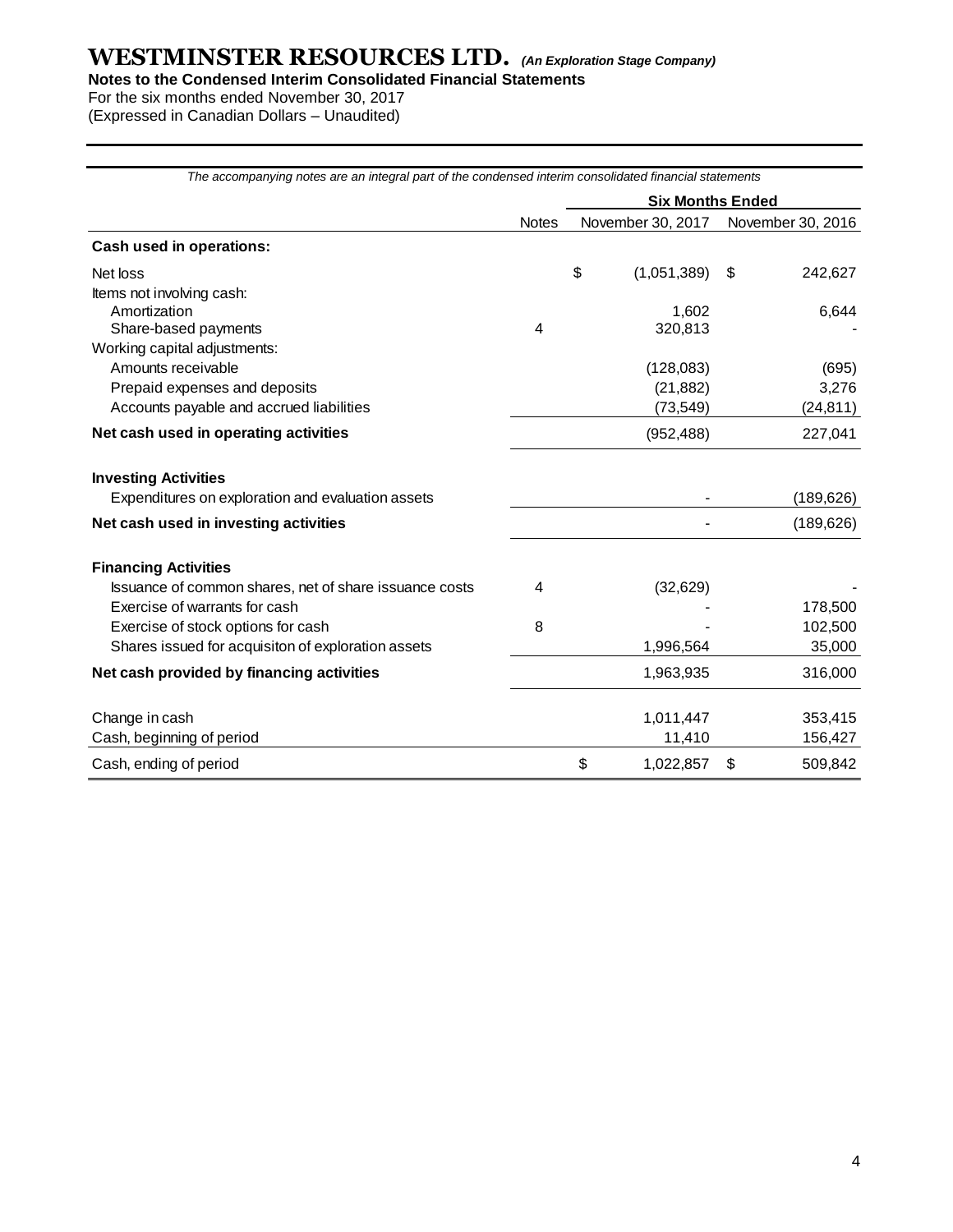For the six months ended November 30, 2017 (Expressed in Canadian Dollars – Unaudited)

#### **1. Nature of Operations and Going Concern**

Westminster Resources Ltd. *(an Exploration Stage Company)* was incorporated under the *Business Corporations Act* of British Columbia, Canada on December 1, 2005 and maintains its corporate head office at Suite 502 - 595 Howe Street, Vancouver, British Columbia, V6C 2T5. The Company's common shares are listed on the TSX Venture Exchange (TSX.V: WMR) in Canada. Westminster Resources Ltd. and its subsidiaries (collectively referred to as the "Company" or "Westminster") are principally engaged in the acquisition, exploration, and development of mineral properties as described herein.

These condensed interim consolidated financial statements have been prepared on a going concern basis, which presumes the realization of assets and discharge of liabilities in the normal course of business for the foreseeable future. However, there are factors that management has identified that may cast significant doubt on the entities ability to continue as a going concern.

For the six months ended November 30, 2017, the Company reported a net loss of \$1,051,523 (2016 – \$242,627) and an accumulated deficit of \$18,447,399 (May 31, 2017 - \$17,396,008). As at November 30, 2017, the Company had a working capital of \$1,173,899 (May 31, 2017 – working capital deficiency of \$59,033). The Company has no source of operating cash flow and relies on issuances of equity to finance operations, including exploration of its exploration and evaluation ("E&E") assets.

The ability of the Company to continue as a going concern and meet its commitments as they become due, including completion of the acquisition, exploration and development of its E&E assets, is dependent on the Company's ability to obtain the necessary financing. Management is planning to raise additional capital to finance operations and expected growth, if necessary, or alternatively to dispose of its interests in certain properties. The outcome of these matters cannot be predicted at this time. If the Company is unable to obtain additional financing, the Company may be unable to continue as a going concern.

The business of mining exploration involves a high degree of risk and there is no assurance that current exploration projects will result in future profitable mining operations. The Company has significant cash requirements to meet its administrative overhead, pay its liabilities and maintain its E&E assets. The recoverability of amounts shown for E&E assets is dependent on several factors. These include the discovery of economically recoverable reserves, the ability of the Company to obtain the necessary financing to complete the development of these properties and future profitable production or proceeds from disposition of E&E assets.

These condensed consolidated interim financial statements have been prepared in accordance with International Financial Reporting Standards ("IFRS") applicable to a going concern. Accordingly, they do not give effect to adjustments that may be necessary should the Company be unable to continue as a going concern, and therefore, be required to realize its assets and liquidate its liabilities and commitments in other than the normal course of business.

#### **2. Basis of Presentation and Statement of Compliance**

These unaudited condensed interim consolidated financial statements have been prepared in accordance with IFRS applicable to the preparation of interim financial statements, including International Accounting Standards 34, *Interim Financial Reporting*, as issued by the International Accounting Standards Board ("IASB"). The accounting policies applied in the preparation of these unaudited condensed interim consolidated financial statements are consistent with those applied and disclosed in the Company's audited consolidated financial statements for the year ended May 31, 2017, except as noted below. These unaudited condensed interim financial statements should be read in conjunction with the Company's audited consolidated financial statements for the year ended May 31, 2017, which have been prepared in accordance with IFRS as issued by the IASB.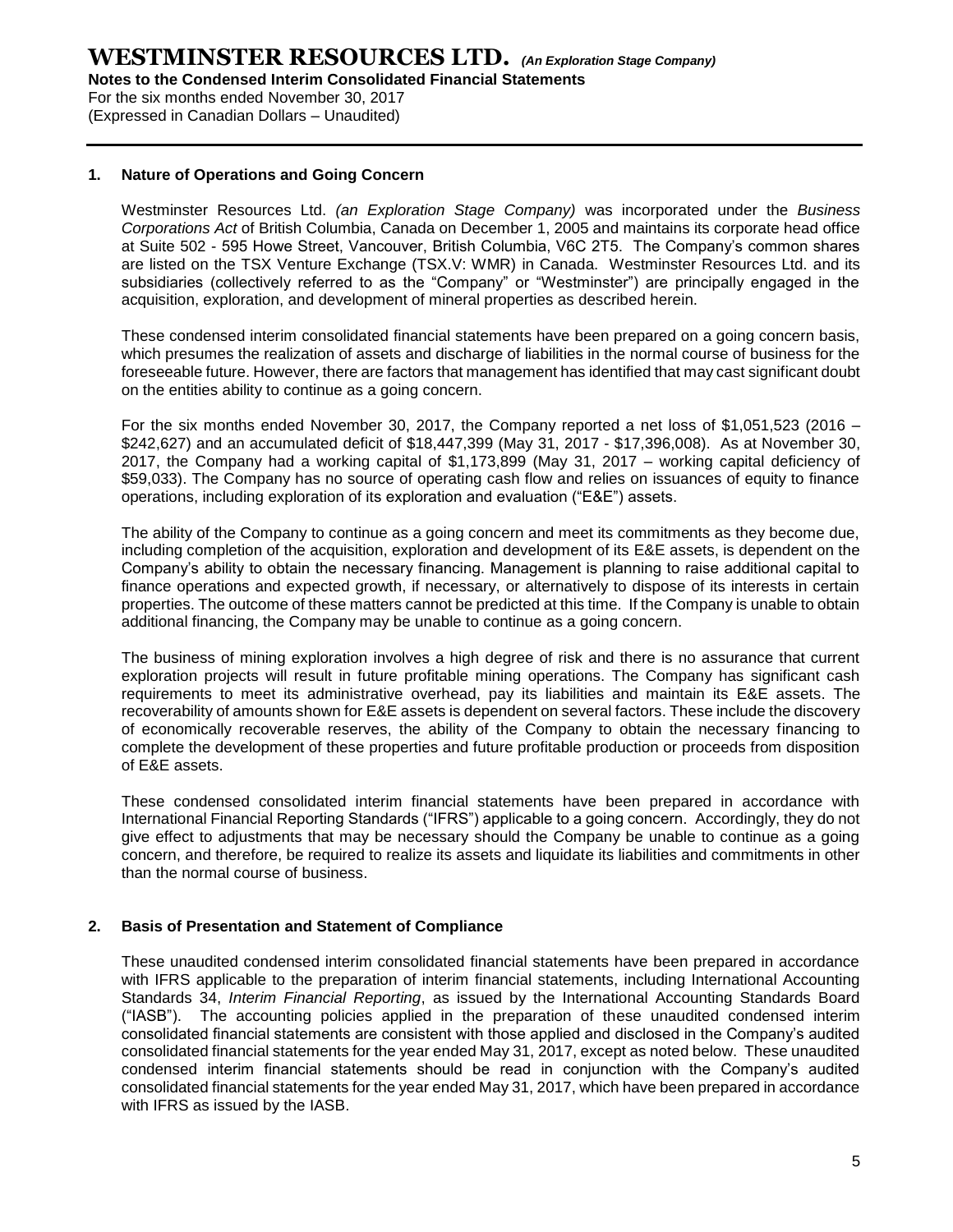For the six months ended November 30, 2017 (Expressed in Canadian Dollars – Unaudited)

#### **2. Statement of Compliance and Basis of Presentation** *- continued*

These condensed interim consolidated financial statements were authorized for issue by the Company's Board of Directors on January 29, 2018.

The preparation of financial statements requires the use of certain critical accounting estimates. It also requires management to exercise judgement in applying the Company's accounting policies. The significant accounting judgements, estimates and assumptions in the preparation of these condensed interim consolidated financial statements are consistent with those applied and disclosed in Note 2 of the Company's audited financial statements as at and for the year ended May 31, 2017.

These unaudited condensed interim consolidated financial statements include the accounts of the Company and its wholly-owned integrated subsidiaries, Minera Westminster, S.A. de C.V. ("Minera Westminster") and Servicios Westminster, S.A. de C.V. ("Servicios Westminster"). All significant inter-company balances and transactions have been eliminated upon consolidation.

#### **3. Exploration and Evaluation Assets**

The Company's interests in exploration and evaluation assets are located in Sonora, Mexico and in the Northwest Territories, Canada. The Company did not incur any exploration and evaluation expenditures during the six months ended November 30, 2017. The following table outlines the expenditures for the year ended May 31, 2017 and the ending balance as at November 30, 2017:

|                                    |                |            | Balance as at     |
|------------------------------------|----------------|------------|-------------------|
|                                    | Balance as at  | Addition   | May 31, 2017 and  |
|                                    | May 31, 2016   | (disposal) | November 30, 2017 |
| Navojoa Project, Sonora, Mexico:   |                |            |                   |
| Acquisition costs                  | 600,472        |            | 600,472           |
| <b>Exploration expenditures</b>    |                |            |                   |
| Property maintenance               | 261,798        |            | 261,798           |
| Assays and reports                 | 3,123          |            | 3,123             |
| Consulting and engineering         | 38,624         |            | 38,624            |
| Drilling                           | 1,791          |            | 1,791             |
| Field expenses                     | 24,316         |            | 24,316            |
| Geology and geophysics             | 10,246         |            | 10,246            |
| Travel                             | 6,029          |            | 6,029             |
| Write-down                         | (946, 399)     |            | (946, 399)        |
|                                    | $\overline{a}$ |            |                   |
| El Cobre Project, Sonora, Mexico:  |                |            |                   |
| Acquisition costs                  | 151,731        |            | 151,731           |
| <b>Exploration expenditures</b>    |                |            |                   |
| Property maintenance               | 370,667        |            | 370,667           |
| Assays and reports                 | 100,294        | 9,220      | 109,514           |
| Consulting and engineering         | 323,632        | 9,762      | 333,394           |
| Drilling                           | 329,642        |            | 329,642           |
| Field expenses                     | 599,070        | 8,644      | 607,714           |
| Geology and geophysics             | 319,729        | 30,000     | 349,729           |
| Travel                             | 81,581         | 1,366      | 82,947            |
|                                    | 2,276,346      | 58,991     | 2,335,337         |
| <b>MER Project, NW Territories</b> |                |            |                   |
| Acquisition costs                  |                | 60,000     | 60,000            |
| Assays and reports                 |                | 4,314      | 4,314             |
|                                    |                | 64,314     | 64,314            |
|                                    | 2,276,346      | 123,305    | 2,399,651         |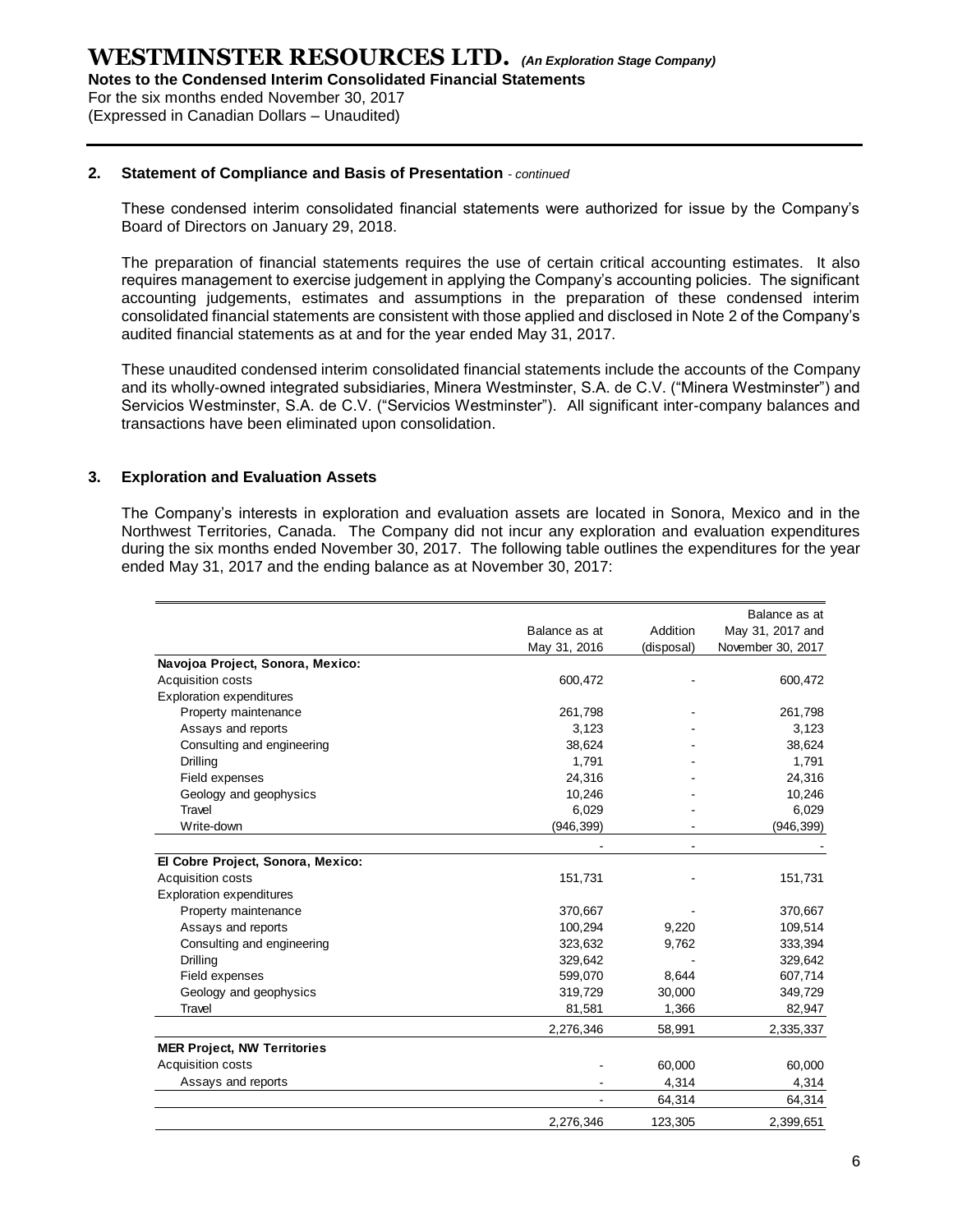**Notes to the Condensed Interim Consolidated Financial Statements**

For the six months ended November 30, 2017

(Expressed in Canadian Dollars – Unaudited)

#### **3. Exploration and Evaluation Assets** - *continued*

The Company entered into a binding Letter of Intent ("LOI") dated September 4, 2017 with Latin Resources Limited ("Latin") (ASX: LRS) to acquire a 100% interest in the Ilo Norte and Ilo Este copper projects, (the "Projects") located in southern Peru. Latin is at arms' length to the Company.

Under the terms of the LOI, upon completion of due diligence and receipt of regulatory approvals, the following terms and conditions will be met under a formal sale agreement to be completed between the Company and Latin:

- Upon signing of the sale agreement, the Company will issue to Latin a total of 19 million common shares of Westminster Resources Ltd, which will be placed in voluntary escrow and held until the concessions representing the Projects have been effectively transferred to the Company or its subsidiary, but shall vest with the following milestones:
	- $\circ$  1,000,000 shares will vest 6 months from the date of the sale agreement;
	- $\circ$  3,000,000 shares vest 12 months from the date of the sale agreement; and
	- o 15,000,000 shares vest 18 months from the date of the sale agreement.
- A lump sum cash payment of US\$150,000 on the signing of the sale agreement; and
- A final payment of US\$100,000 on the 12 month anniversary of the signing of the sale agreement.

The Company will pay a finder's fees in connection with the introduction of Latin and the Projects as permitted by TSX Venture policy.

#### **4. Share Capital and Reserves**

#### *a) Authorized*

The Company is authorized to issue an unlimited number of common shares without par value.

On May 1, 2017, the Company completed a 10 for 1 share consolidation. The Company's outstanding options and warrants were adjusted on the same basis (1 for 10) as the common shares, with proportionate adjustments being made to the exercise prices. All share, option and warrant information have been retrospectively adjusted to reflect the share consolidation.

#### *b) Private Placements and Share Issuances*

On November 15, 2017 the Company issued 350,000 common shares as part of a non-brokered private placement filed on August 11, 2017 and approved by the TSX on November 15, 2017for gross proceeds of \$80,500. The units consisted of one common share of the Company at \$0.23 and one-half warrant at \$0.35 for 12 months from the date if the issuance of the common stock.

On June 16, 2017, the Company closed a private placement first announced on May 3, 2017 for 12,020,000 units at \$0.12 per unit for gross proceeds of \$1,442,400. Each unit is comprised of one common share at \$0.12 and one common share purchase warrant at \$0.16 for five years. This placement was closed in two tranches, the first on May 25, 2017 in the amount of 8,150,000 units and the balance of 3,870,000 units on June 16, 2017.

On August 11, 2017, the Company closed a private placement for the issuance of 7,495,000 units at \$0.20 per unit for a total of \$1,499,000 gross proceeds. Each unit is comprised of one common share at \$0.20 and one-half common share purchase warrant. Each full share purchase warrant will allow the holder to purchase one additional common share at \$0.35 for one year. The Company incurred a total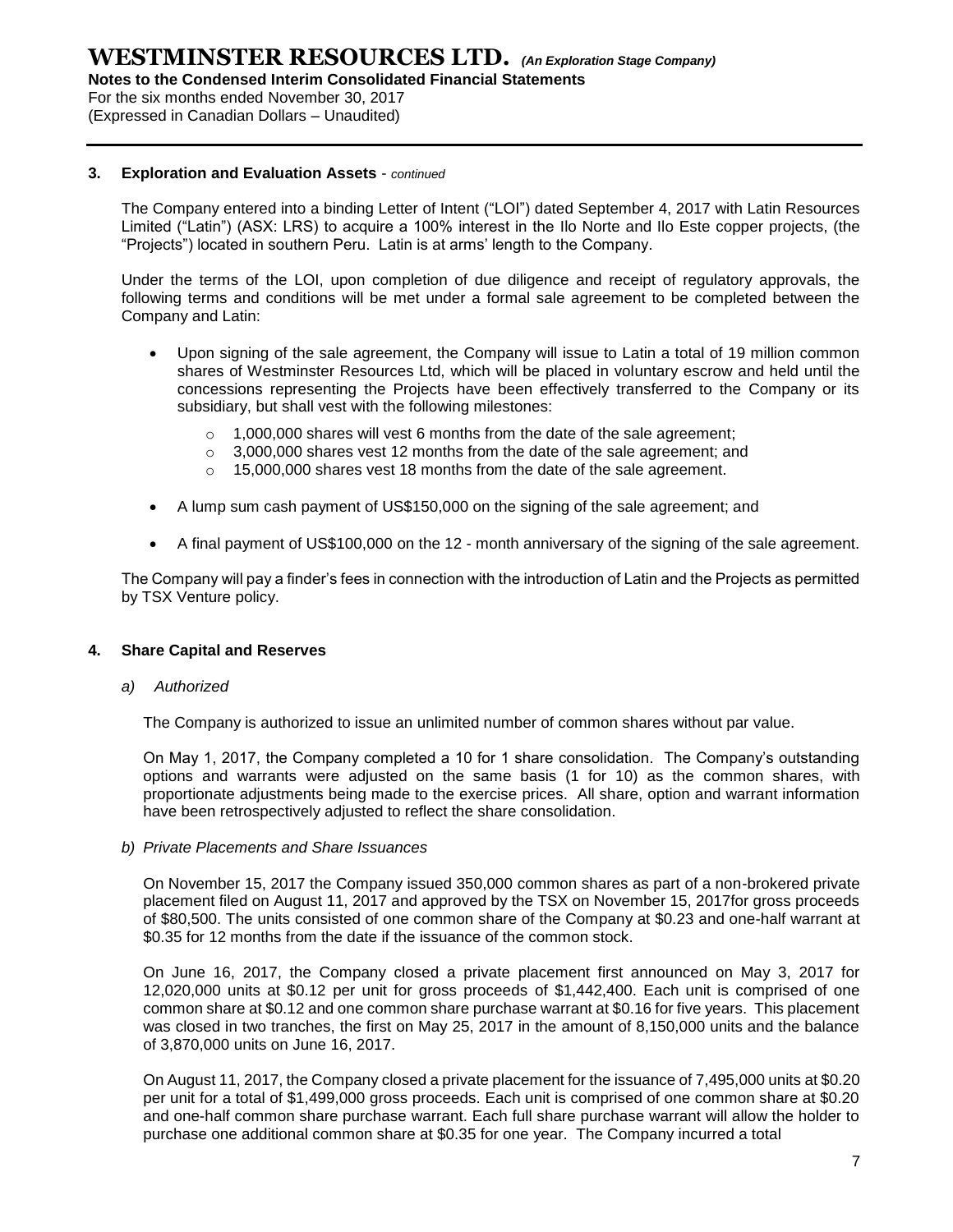For the six months ended November 30, 2017 (Expressed in Canadian Dollars – Unaudited)

#### **4. Share Capital and Reserves** *- continued*

of \$61,736 in finder's fees and regulatory charges in connection with this private placement. In addition, the Company issued a total of 262,500 share purchase broker warrants in connection with this private placement. The broker warrants had a fair value of \$42,871, which was allocated to warrants reserve. The fair value of the broker warrants was determined using the Black-Scholes pricing model with a riskfree rate of 1.20%, volatility factor of 152%, and an expected life of one year.

On September 12, 2016, the Company issued 50,000 common shares with a fair value of \$35,000 as part of the MER Project, Northwest Territories exploration asset acquisition (Note 3).

#### *c) Stock Options*

The Company has a stock option plan (the "Plan") in place that allows for the reservation of common shares issuable under the Plan to a maximum of 10% of the number of issued and outstanding common shares of the Company at any given time. The exercise price of any stock option granted under the plan may not be less than the closing price of the Company's shares on the last business day immediately preceding the date of grant.

During the six months ended November 30, 2017, the Company granted 1,350,000 stock options at an exercise price of \$0.31 per share for a period of two years to various consultants of the Company.

A summary of the status of the Company's stock options as at November 30, 2017 is presented below:

| Exercise<br>Price | Balance at<br>June 1, 2017         |     | Granted   | Exercised | Balance at<br>November 30, 2017 | Expiry<br>Date                              | Remaining<br>contractual<br>life in years | Number of options<br>vested |
|-------------------|------------------------------------|-----|-----------|-----------|---------------------------------|---------------------------------------------|-------------------------------------------|-----------------------------|
| 0.50<br>0.31      | 45.000<br>$\overline{\phantom{a}}$ |     | 1.350.000 |           | 45.000                          | March 31, 2019<br>1,350,000 August 10, 2019 | 1.33<br>1.69                              | 45.000<br>1,350,000         |
| Totals:           | 45.000                             |     | 1,350,000 |           | 1,395,000                       |                                             |                                           | 1,395,000                   |
|                   | 0.50                               | \$. | 0.31      |           |                                 | 0.32 Weighted average exercise price        |                                           |                             |

The Company amortizes the total fair value of the options granted over the vesting schedules. All options granted during the six months ended November 30, 2017 vested on the date of grant. The total sharebased compensation expense recorded during the six months ended November 30, 2017 was \$320,813 (November 30, 2016 - \$Nil). The fair value of the options granted during the six months ended November 30, 2017 was determined using the Black-Scholes pricing model with a risk-free rate of 1.20%, volatility factor of 168% and an expected life of the options of two years.

#### *d) Share Purchase Warrants*

Pursuant to the private placements discussed above, during the six months ended November 30, 2017, the Company issued 3,870,000 share purchase warrants with an exercise price of \$0.16 and expiry of June 15, 2022 and 4,010,000 share purchase warrants with an exercise price of \$0.35 and an expiry of August 10, 2018.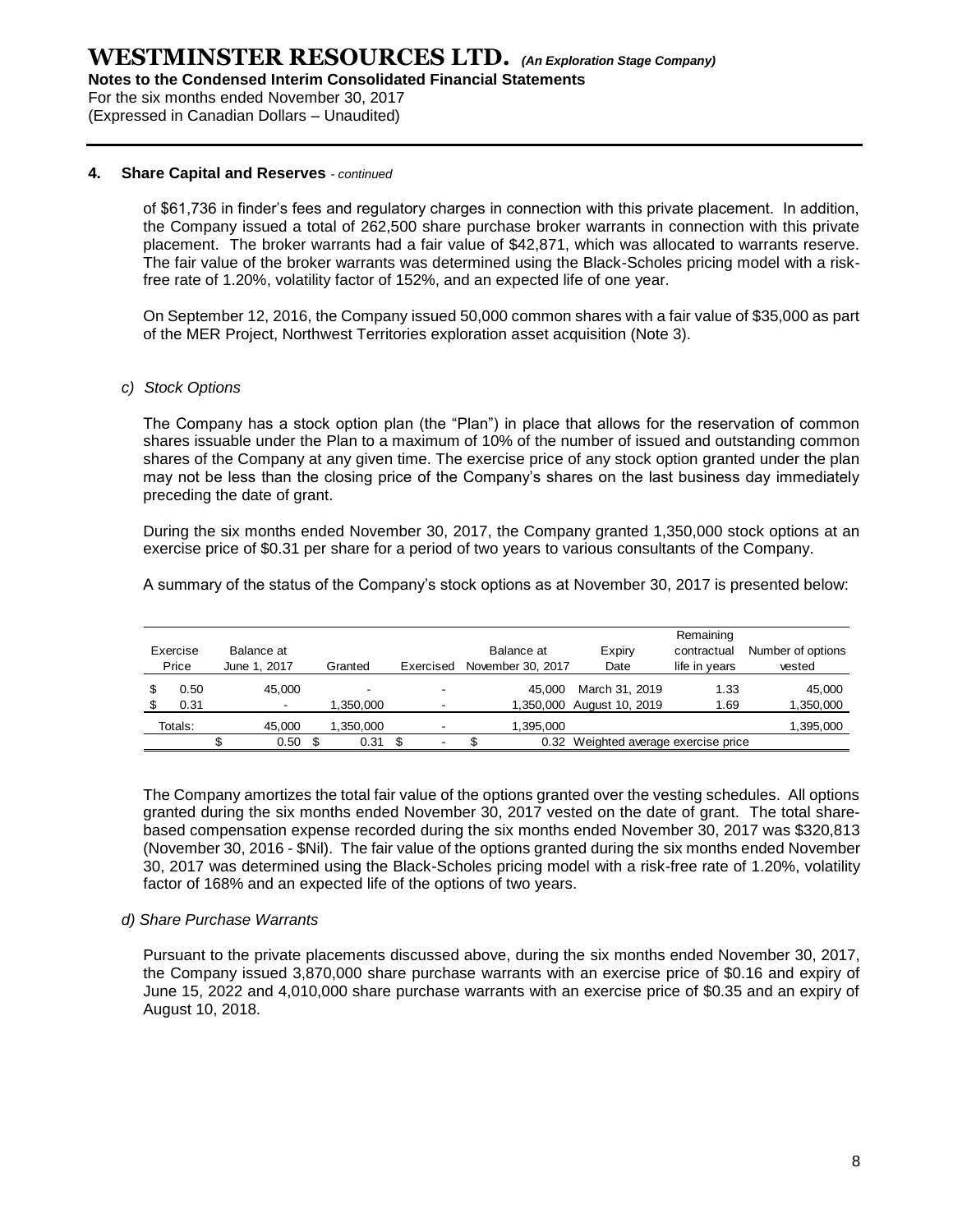For the six months ended November 30, 2017 (Expressed in Canadian Dollars – Unaudited)

#### **4. Share Capital and Reserves** *- continued*

|    | Exercise<br>Price | Balance at<br>June 1, 2017 | <b>Issued</b> | Expired |   | Balance at<br>August 31, 2017 | Expiry<br>Date                  | Remaining<br>contractual<br>life in years |
|----|-------------------|----------------------------|---------------|---------|---|-------------------------------|---------------------------------|-------------------------------------------|
|    |                   |                            |               |         |   |                               |                                 |                                           |
| S  | 0.16              | 8,150,000                  |               |         |   | 8,150,000                     | May 24, 2022                    | 4.48                                      |
| \$ | 0.16              | ٠                          | 3,870,000     |         | ۰ | 3,870,000                     | June 15, 2022                   | 4.54                                      |
| \$ | 0.35              | ٠                          | 4,010,000     |         |   | 4,010,000                     | August 10, 2018                 | 0.69                                      |
|    | Totals:           | 8,150,000                  | 7,880,000     |         |   | 16,030,000                    |                                 |                                           |
|    |                   | 0.16                       | \$<br>0.26    | \$      | ٠ | 0.21                          | Weighted average exercise price |                                           |

As at November 30, 2017, all of the above warrants were exercisable.

#### **5. Related Party transactions**

Key management personnel are persons responsible for planning, directing and controlling the activities of the entity, and include all directors and officers. Key management compensation during the six months ended November 30, 2017 and 2016 were as follows:

|                      | Six months ended  | Six months ended |                   |  |
|----------------------|-------------------|------------------|-------------------|--|
|                      | November 30, 2017 |                  | November 30, 2016 |  |
| Short-term benefits  | 48.300            |                  | 78.000            |  |
| Share-based payments |                   |                  | ۰                 |  |

Included in short term benefits are the following:

- (i) \$22,300 (2016 \$60,000) paid to Floralynn Investments Inc., a company controlled by Glen Indra, the Company's Chief Executive Officer.
- (ii) \$Nil (2016 \$18,000) paid to Diversity Clues Consulting, a company controlled by Oleg Scherbina, the Company's Chief Financial Officer.
- (iii) \$Nil (2016 \$30,000) paid to S.B. Ballantyne Holdings, a company controlled by Bruce Ballantyne, the Company's project manager.
- (iv) \$20,800 (2016 \$Nil) in consulting fees paid to a company controlled by a director of the Company.

Included in accounts receivable is \$130,285 (May 31, 2017 - \$Nil) receivable from Jaxon Mining Inc., a Company with common directors, for shared office space and administrative expenses. During the six months ended November 30, 2017, the Company received \$14,821 (2016 - \$Nil) from Jaxon Minerals Inc. for shared office and administrative expenses.